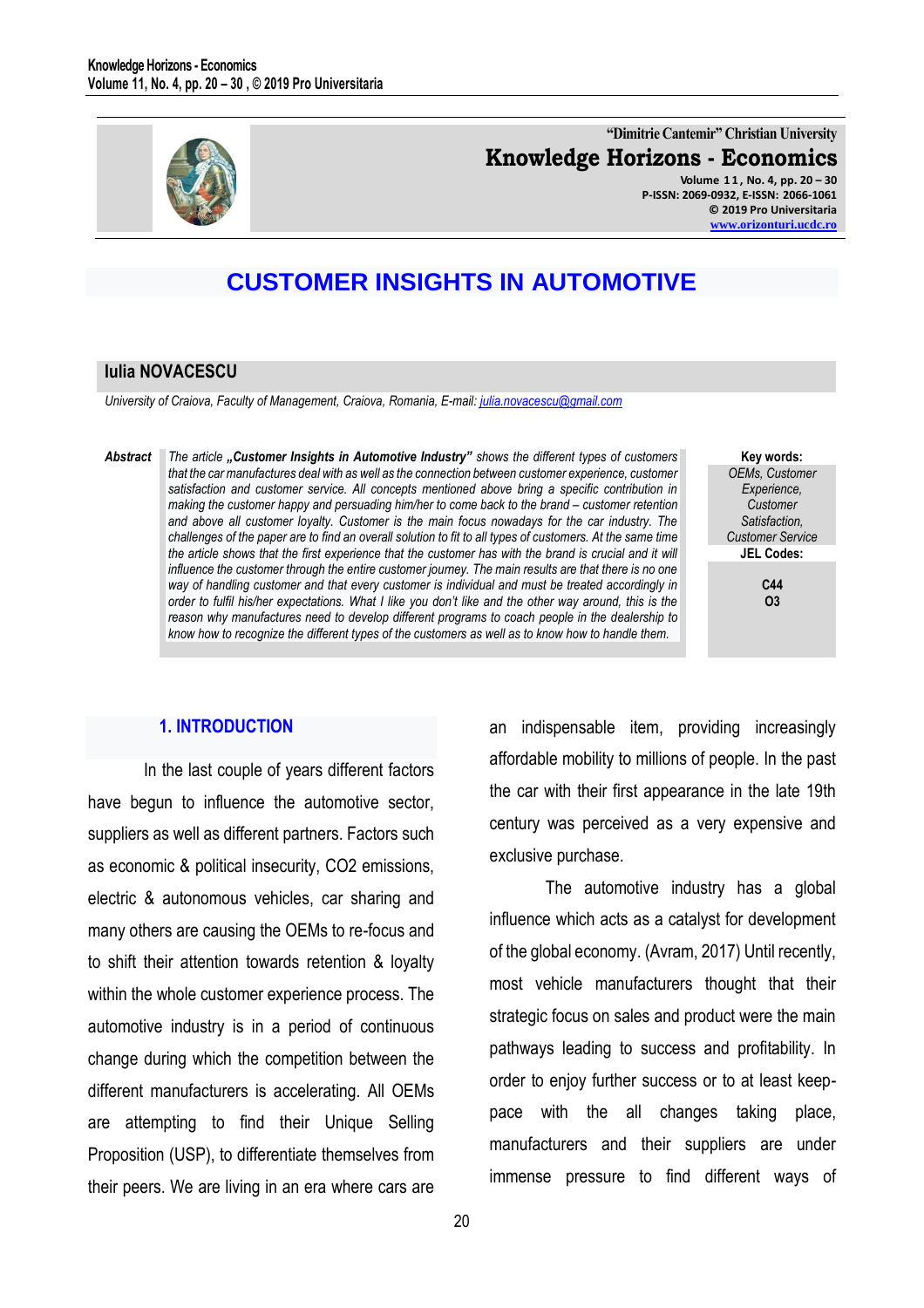visualizing what the future may bring, to shorten product cycles and to forge a more direct relationship with an increasingly fragmented customer base. The industry is moving away from the traditional ways of operating, towards more complex, constantly evolving and fast-moving ways of doing business. The global automotive market is growing and more and more cars are rolling off production lines around the world but the challenge that must be recognized is that the car is likely to experience far greater technical change than at any period in its history. Changes that affect not just the manufacturers but also their suppliers and importantly, their customers and their views on the whole process of acquiring and owning a vehicle, their access to mobility. (Blanke, 2018)

The concept of "customer experience" is relatively new and all different factors and people involved in delivering a good customer experience requires time to get accustomed to. Customer experience describes the entire journey that the customer goes through, starting with the prospective driver's initial landing on the brand or retailer's web page, continuing throughout his ownership of the vehicle, ensuring it is maintained and kept roadworthy and ending with its subsequent sale and the purchase of another car or indeed a switch into another mode of transport. In this entire shift from old to new, those people and institutions involved must be open to change and prepared to try new things aimed at enhancing vehicle use & their experience of mobility as it applies to automotive market. There is a unique opportunity for all manufacturers to create a bond with the customer at every level. The automotive market has many components which make it a very complex and interesting environment in which to work. The manufacturer, component suppliers, retailers and the customer are just some of the various communities present in the industry that will be discussed in this article.

The strong connection between automotive area and customer experience has been intensively discussed during the last years. There are a lot of journalists, specialists & writers that have written about the future of customer experience, particularly in the European automobile industry, as well as about the impact of other factors on the customer side. Many studies and people analysing the industry have tried to investigate those factors that will maintain and re-enforce the customer experience throughout his/her vehicle selection and ownership. Due to the changes taking place in the industry, the political constraints and customer expectations, it will be a difficult task to cluster customers into discreet groups as was done in the past. The requirements of customers become more 'unforeseeable', they have different and higher expectations than in the past where drivers were often so excited to have a car and access to mobility and less concerned about other aspects of ownership.

Nowadays researchers speculate that it is approximately six times more expensive to acquire a new customer than to keep an existing one from a retailer's own database.(Bell John Rae & Binder A, 2018). The customer is loyal to a brand only if the brand offers him sufficient reasons to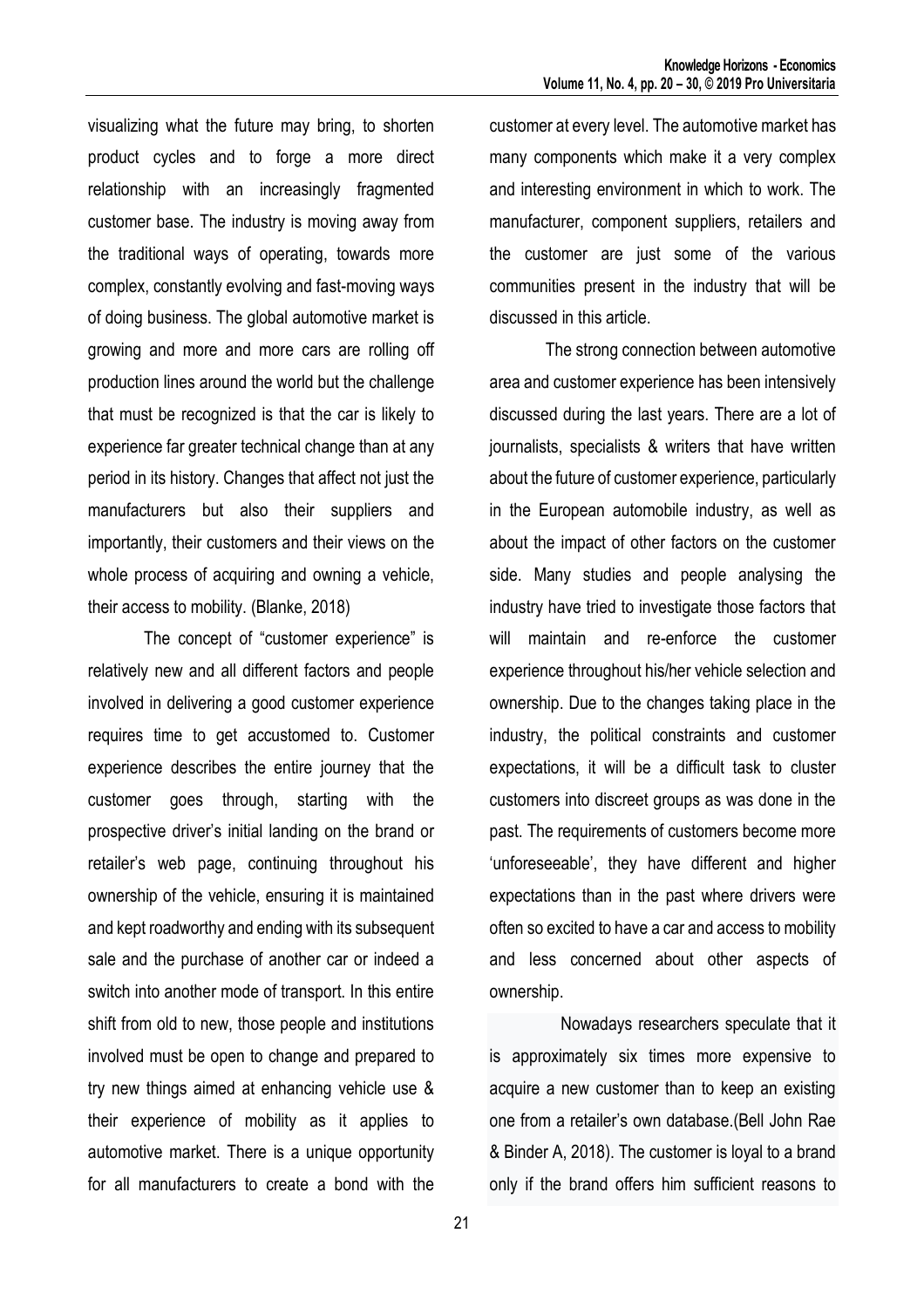remain with that brand (Holweg, 2015) if we talk about an automotive customer we must assume that their expectations are very high, irrespective of whether the brand of car is a premium or non premium brand. Customers want more than they've had in the past and are less willing to compromise, especially since the amount spent on a car makes it one of the biggest investments that most of them will make in their lifetime. In this context the automotive market will definitely try to find ways to ensure that the customer's experience is unforgettable at every touch point through the customer experience process, which is clearly defined by a number of manufacturers. (Avram et al., 2014) All manufacturers will need to define their own processes to satisfy their customers and to help define the uniqueness of what they do and how they do it to help differentiate their cars from those of their competitors.

#### **2. CORRELATION BETWEEN CUSTOMER EXPERIENCE / CUSTOMER SATISFACTION / CUSTOMER SERVICE IN AUTOMOTIVE**

The customer plays a relevant role in the automotive industry and not only. In the most competitive world the automotive one the focus is on getting as much data as possible about the customer and what he/she wants. The challenge that the industry is facing is that the new technologies, the new car models, the new design and the list can go on are influencing the way that the manufacturers are dealing with customers. On one hand the automotive industry is investing a lot of money in different surveys to collect the necessary data for analysing customer satisfaction but on the other hand not all data is relevant and accurate. The reason behind this is that they don't explicitly ask the customer is he/ she are happy with the brand and they will recommend it again?!

This question is the most relevant one that gives us solid substance to go on with the customer satisfaction analysis. The customer is the main pillar of the brand but at the same time the manufactures must make the shareholders happy and also profitable. There must be a balance between the two in order to keep a good ranking in all surveys that are distributed to the customers both on sales and service side. In the automotive industry most of the manufactures take part in different surveys where the index customer satisfaction can be measured based on the feedback that comes from the customers.

*Customer experience* represents the entire process that the customer goes through from the first interaction with the brand until the products were bought. There are different definitions of customer experience but underline it represents the way that the customer journey through a specific brand. Customer experience a term which first got known during W. Edwards Deming [\(http://quotes.deming.org/category/customer\\_focus](http://quotes.deming.org/category/customer_focus) ) who developed the principle of checking the quality in the 1950s in Japan (Total Quality Management (TQM) was basically a tool which helped the Japanese suppliers and industry to deliver goods to a perfect quality on time focusing on making their clients happy and satisfied and listening to their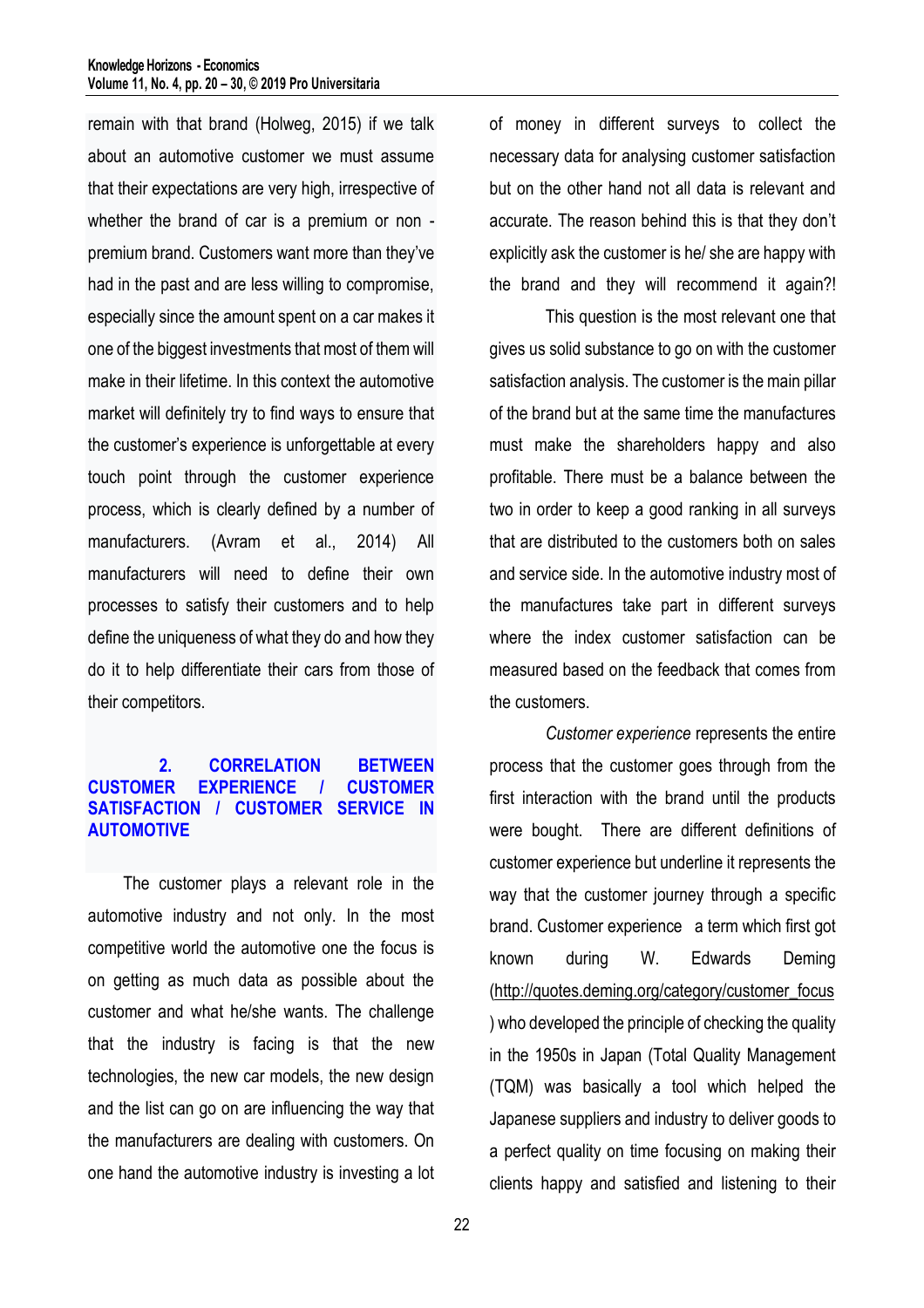voice. Customer experience involves different stages and differs from industry to industry. In this report the writer will talk about the customer journey process in the automotive industry. Customer experience is a much discussed topic at the moment cross industry. All international and national companies are ready to invest huge budgets in measuring customer satisfaction because they do believe that the index will be able to explain them what they do wrong and what they could do better in the future to make the customer happy. (Gautam, 2017)The reason why everyone is focusing on customer experience is very simple: the customer attitude and his needs changed a lot in the last years. We are facing a time where there is not enough just to satisfy the customer / client but at the same time to go beyond of making him happy and to delight him/her. A company's aim should to go beyond customer satisfaction and to move towards customer delight.(Bowen & Chen, 2012) When the customer decided to buy a service or a product or a service he will go through a customer experience journey. The CX journey has several steps: Awareness / Discovery /Attraction / Interaction / Action / Purchase / Use / Cultivation / Advocacy.(Kumar, 2011)

*Customer satisfaction* represents one of the main parts of the customer experience process. There are many times when people believe that customer experience equals automatically customer satisfaction. Well, this is not the case and

the two terms are different event tough both include customer as a main word. CS (Customer satisfaction) indicates how happy is the customer with an experience, a product, a service, a person (sitting on the opposite side) etc. At the end customer's feedback will be gathering through different questionnaires and this will generate the customer satisfaction index.

*Customer Service* is part of the all customer experience dealing with the way the customer is treated after he had already bought a product. For example in automotive industry under customer service we understand the aftersales process that the customer goes through after he bought the car and within one year he comes to service: the way he is informed about the service appointment, the way he makes the online booking to come to the workshop. The next steps is the client coming to the workshop and the way he is greeted, the way people treat him, the awaiting area etc. and the end the invoice and if someone takes the necessary amount of time to explain him the invoice step by step, to give the client the confidence that the bill was not overcharged and at the end of the day to be sure that he creates a good customer service. If all goes well the customer will rate the experience at the workshop through the questionnaire he will in at the end of the visit or later on. Normally he will get the questionnaire latest two weeks after he was at the service.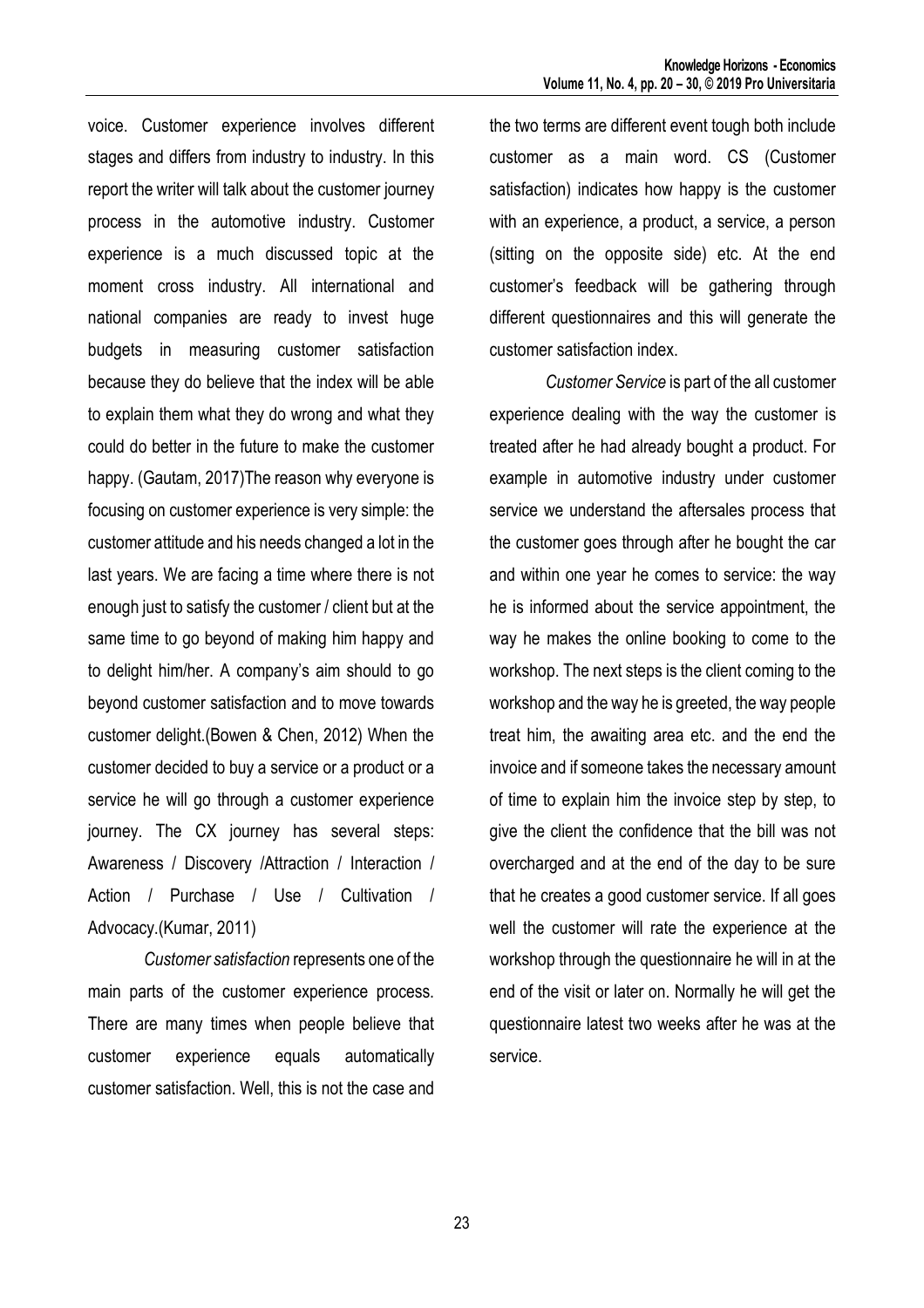



On a long term run the OEMs (Automotive Equipment Manufacturers) need to create a strong bound between the customer and the brand. There is not necessary just to captivate them and their attention with the products itself but the main focus should be on the experience that is offered. Based on a study done by Oliver Wyman's company was discovered that the annual market value can increase with almost 3% if the automakers take control of the first connection between the customer and the brand. So the correlation between customer experience, customer satisfaction and CS is very simple. Customer satisfaction and customer service are parts of the customer experience that the client runs through by the moment he gets in touch with the brand. I am surely convinced based on more than 100 dealers' visits that I had done in the last year that the customer changed the expectations in compare with the past. Even though he decides to buy a premium or non-premium brands his

expectations are more or less the same because the rapid communication exchange influences him/her. The automakers need to keep a good balance between the steps in the customer experience cycle because their role is to create a new customer journey that reflects the change in the automotive industry.

#### **3. WHAT ARE THE MINIMUM REQUIREMENTS FOR A REAL AUTOMOTIVE CUSTOMER EXPERIENCE?**

Due to the fact that the new technologies transformed the automakers industry there are two main points that they must focus on (Thompkins et al., 2016).The first one is the interaction that they have with the customer at different levels and the second one is the way they present the new customer experience they prepared for the clients. The customer trip should move from the rational point of view to the emotional one. (Wyman, 2018)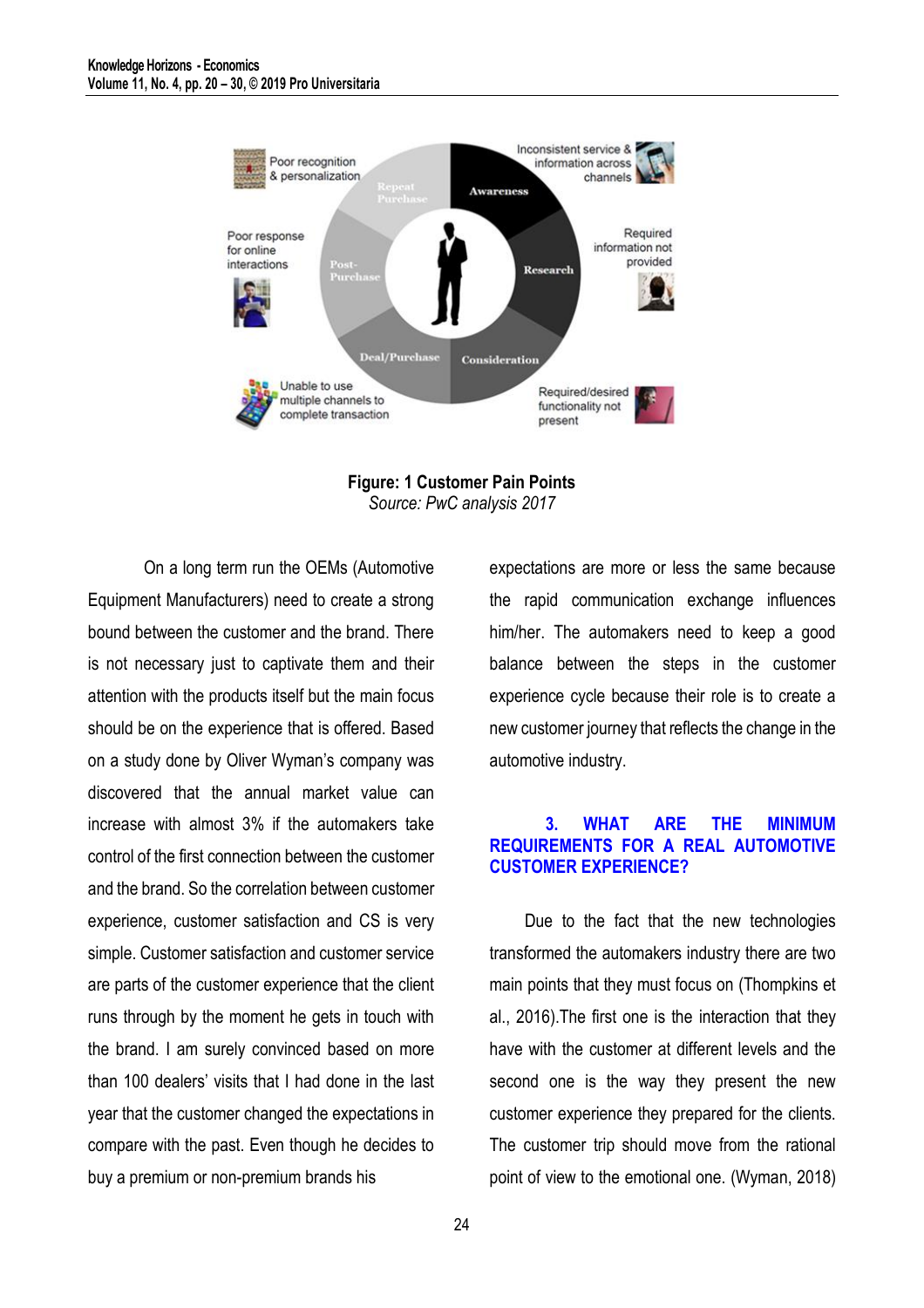Wyman said that the manufactures need to approach business from a customer point of view in finding ways of offering another type of customer journey. The minimum requirements to create an excellent customer experience could be categorize in three proportions.

The first dimension should be that the customers' need stay at the top of any experience that they will live. The important conditions are to offer personal support, a continuously focus on customer needs as well as to give the customer access to any channel he decides to choose I buying a car.

For example both in sales and service to support the salesperson / workshop manager in explaining them how important is to spend as much time as possible with the customer and to pamper him using the brand tools that are in the dealership ( e.g. offering coffee, mobility, courtesy car etc.)

The second prerequisite is the product individualisation which must be touchable across all the customer points. The individualisation / personalisation help both the customer and the dealers to overbridge the first contact they have. At the same time it shows the customer that he/she is special and the product was specifically personalized to fits his/her expectations. For example if the customer changes cars the dealer could already install all programs on the new car, to update the navigation system, to add the customers' home address in the navigation, to transfer the music playlist to the new car etc. ) Another personalization will be the number plate recognition – when the customer enters the dealership are the

camera will automatically recognize the number plate and this will give a change to the Service Advisor to greet the customer using his name.

Third, the car manufactures should take advantage of the new trends as online platforms that automatically give you access to customer lifestyles. All these information help the car manufactures to create an emotional bound between the customer and the brand itself. (Abraham et al., 2015)

Most of the manufactures tries to compete with Apple, Google, Tesla without taking account that this costs a lot of time and money and that at the end of the day the car manufacturer needs to stick also to its overall business type.

There is a big difference between a Tesla car and an Opel for example that is also the reason why a premium carmaker can offer you (the customer) a different type of experience than a volume brand.

## **4. TYPES OF CUSTOMERS IN AUTOMOTIVE INDUSTRY**

The automobile industry as well as other industries finds it as challenge to try to define what the customer wants and how to handle him/her. The customer behavior in the past does not represent any benchmark any longer because the customer has other expectations and wishes and their behavior became unforeseeable. In order to offer a huge area of services the automobile needs to split the customers. According to sales funnel in automotive the customers are divided in four main groups: the analytical, the amiable, the expressive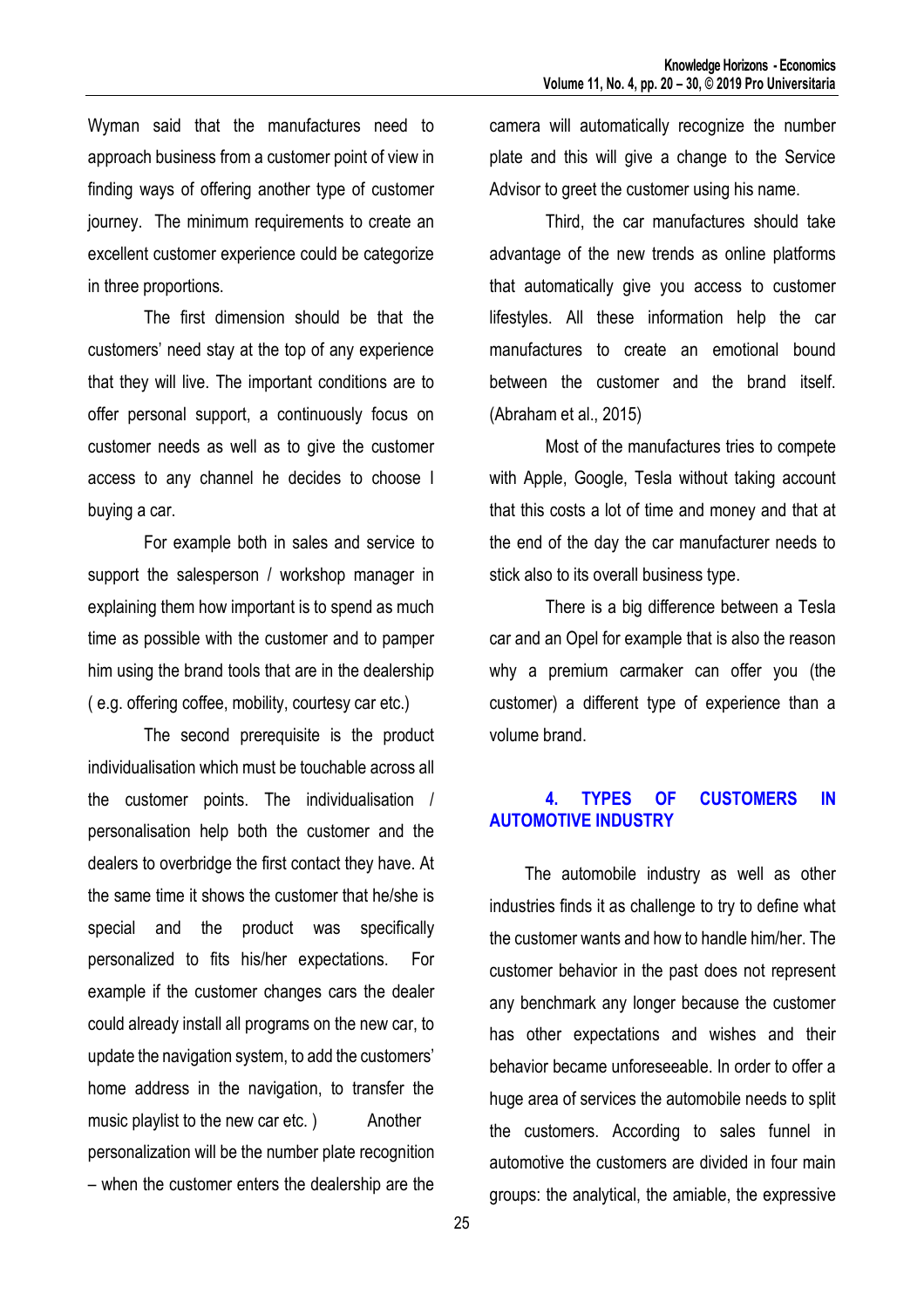and the driver. According to McKinsey study on Customer delight in 2018 they reached to the conclusion that in the automobile area "Delighted customer are 3 times more likely to re-buy a service at the same dealership" (McKinsey, 2018). This leads the author to the conclusion that making a customer happy is not enough to keep him/her loyal to the brand on a long term. A delighted customer is a person receiving a product or services that exceeds her/ his expectations. Delight attributes are for the most part unforeseen by the customer but may yield phenomenal satisfaction.(Tompkins & Tam, 2012) The key to delightment is a great customer interaction which anticipates what the customer needs and wants – and not just responding to customer requests. The delight attributes can accelerate the delightment but there are some scenarios when it is ok not to have them included.

One example of delighting customers during the vehicle service process is to conduct a test drive together with them. Doing this will be the clear evidence for the customer that all service / repair has been done as requested. In addition to that it shows that the service department has great interest in solving all types of problems and that it takes care of its customers. Delighting customers is a win for the automakers, provides a competitive advantage and results in increasing sales and profit for the automobile. Delighted customers will be more loyal (as they are more likely to re-buy a product or service) and a business can create customers for life. In order to gain those loyal customers (advocates) that even recommend

vehicles to friends, relatives or colleagues it is hence crucial to go beyond customer satisfaction and the pure fulfilment of expectations. As customer delight occurs from the unexpected, an emotional experience has to be linked with the customer in order to remain in her/ his memories. The key is to determine the right customer experience for the right return.

When conducting the service process in the dealership according to customer needs, it is important to keep in mind that not all customers are alike. We need to organize our conversations and activities to align the priorities of the customer in front of us and be flexible to accommodate their needs. Many different customer classification schemes exist, however, using the Customer Interaction Types as described below allows to be able to recognize the different customer types within 30 - 40 seconds of talking to, interacting with or just watching your customer (McKinsey, 2018). This is possible because the Customer Interaction Types are based on the different styles of interpersonal behavior. Behavior is the sum of a person's verbal and nonverbal actions and reactions in the presence of others as far as they can be objectively observed. The clear target of interacting with your customers is to give them the feeling of being understood and taken care of. The Customer Interaction Types allow better understanding and connecting with different types of customers. And as soon as the brand can build a connection, the customer will be more creative, more open to cooperate, more likely to concede and to buy extra options. But most importantly the customer will be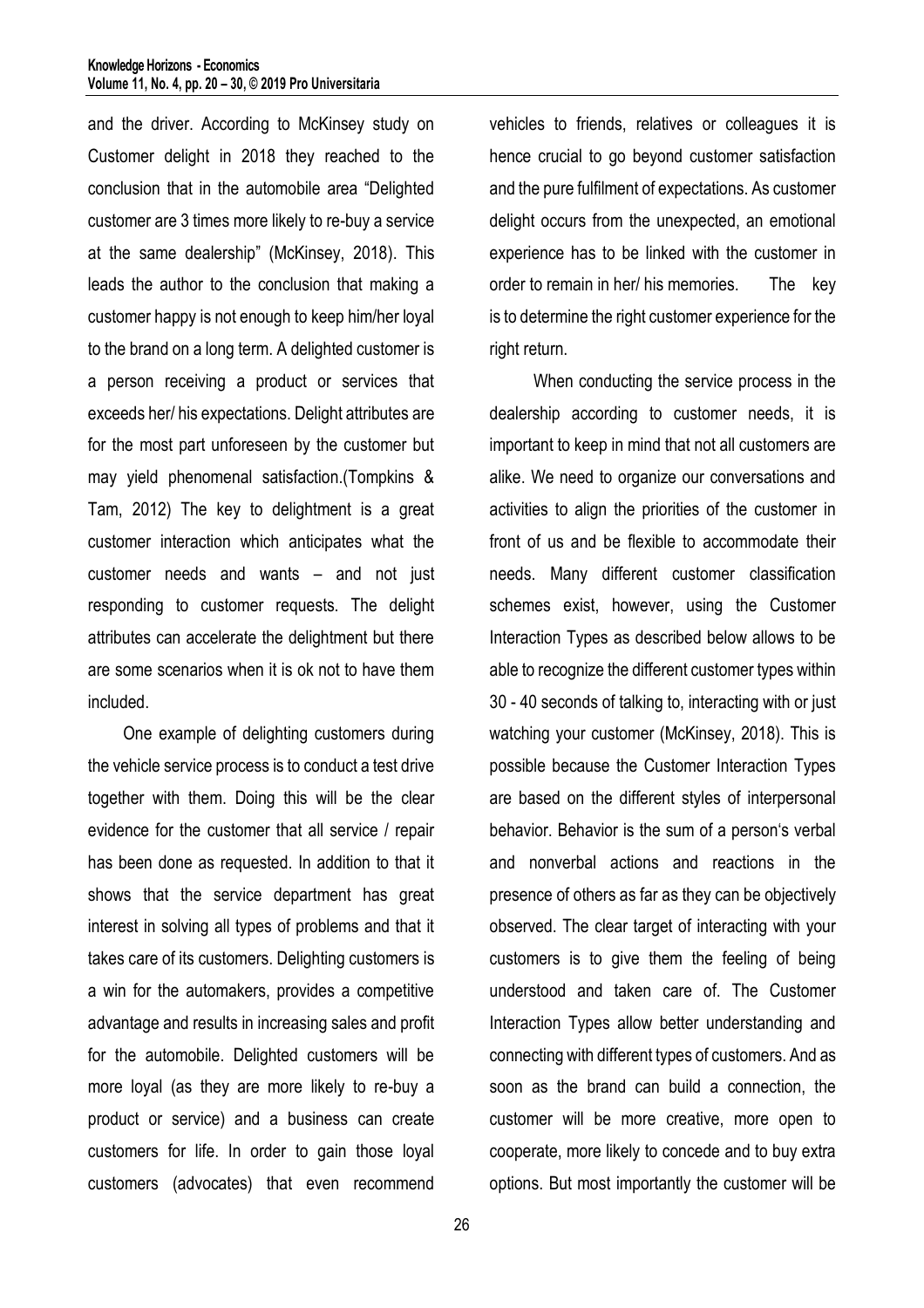more delighted by the sales/service process provided by you. Below, customer needs are organized by customer types according to their defining theme. Whilst these customer types have defining characteristics, the overarching expectations that all customers have for their service experience (quality, listening, fulfilment of commitments) remain relevant for these customer types.



**Figure 2: Description of customer types** *Source: McKinsey Study 2017-2018*

The Analytical are those customers who are very rational. They look for value for money and trying all the time to find the best deal for what they bought at the end. Deals and discounts are the easy way to get closer to them. This type of customer wants to understand /watch what is being done at the vehicles during inspection etc. so that they are certain to get the all money's worth for what they pay. The dealers should find explanations or argumentations that need to be logical, clear, precise and well-structured and should always link cause and effect. Improvisation is not helping a lot when dealing with this type of customer. The analytical makes a lot of research before coming to the dealership and all is connected to cost and value

and the proportion between the two. They are interested in service specials and discounts, but be aware that quick decisions are not their strength so it might take a lot of time until they buy a car or books an inspection with the dealer. There is no point of addressing emotions and do not try to build a deep relationships with him/her.

The Driver type of customer approach is very different. They are convenient decision seekers and very goal-oriented customers. They are detached from / not interested in the service /repair process or the people handling the sale process etc. only the result matters for them at the end of the day. The drivers' category considers vehicle maintenance or buying a car to be wasting their time and they are very impatience. The dealership team both on sales and aftersales require a good preparation when dealing with the drivers because they wish to spend as little time at the dealership as possible. In case they have to wait at the dealership they want to be able to spend their time as productively as possible. The dealers must be sure that the Wi-Fi connection is a very good one cause they will prefer to be online. Do not try to establish a close relationship as they are individualistic people and not concerned for others. They even have a tendency to intimidate others so the dealers must be strong facing these customers. Making decision is a thing they are good at and they love to be decisions makers even for stuff which is not included in their responsibility. The author opinion is that this type of customer helps the dealer to develop more than the analytical one because it keeps the dealer engaged and active to think all the time in interaction with the customer.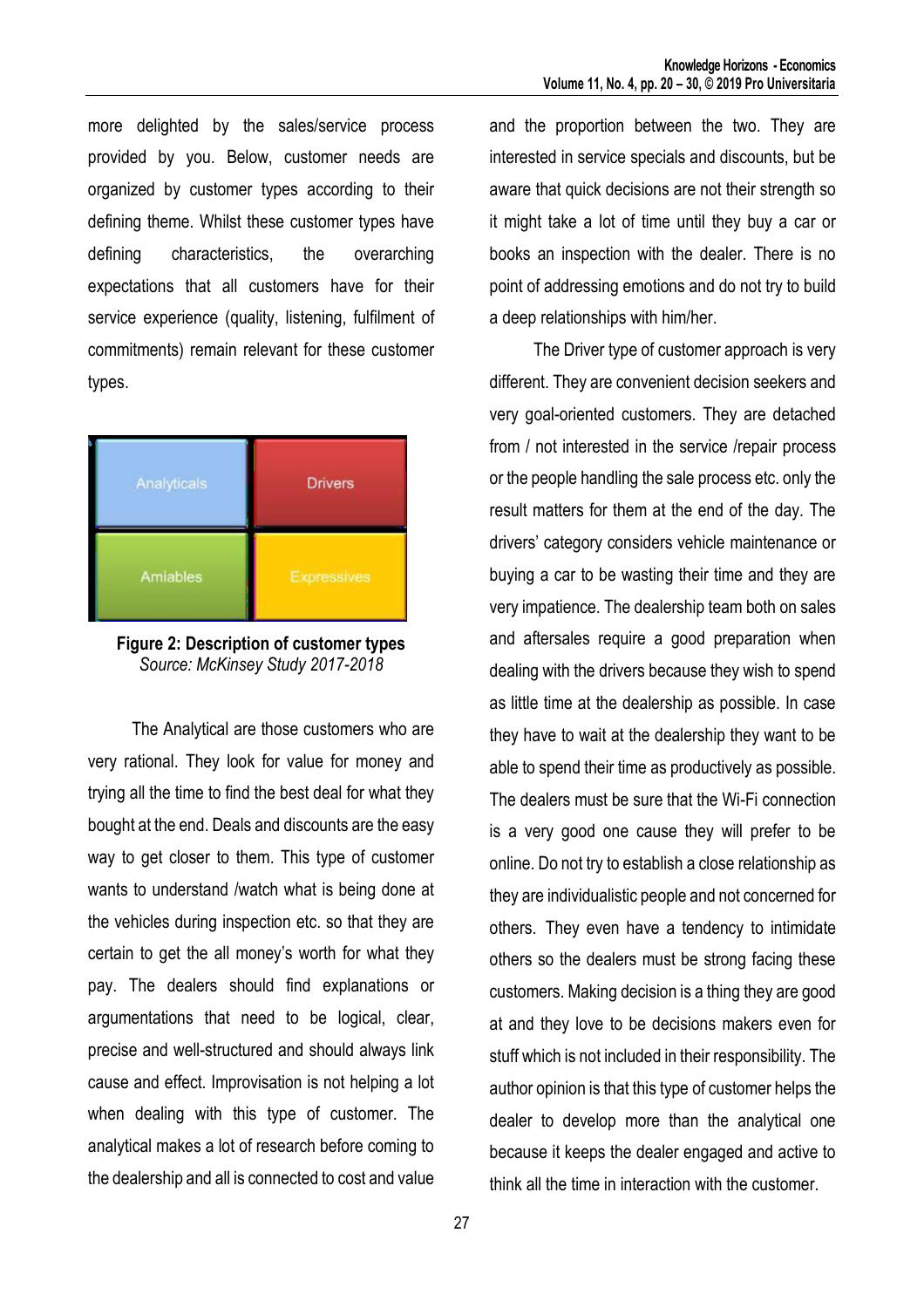The Amiable type of customers are peoplecentric and relationship seeker. They seek to establish trusted and constant relationship with the Service Advisors or with the Sales Person. They have the greatest need of all four customer types presented above; they need a lot of attention and caring. They do not consider it as important as others to understand what was done to their vehicles in the workshop. They are warm, friendly, open, modest, patient, respectful and discrete, which causes them to avoid complaints and bad comments. Although it is the easiest customer type to satisfy or delight the dealers need to be careful, because once you have lost an Amiable, you lose them forever ("a 'no' is a 'no'!"). Even though they are not very demanding they still need to be looking after. They are very loyal customers to the brand.

The amiable avoid making clear cut decisions but instead they always present their sincere opinions and thoughts about the brand. They dislike many facts and they do want to know just what is necessary and relevant for them. They do try to avoid conflicts all the time and will do their best to find a direct and amiable way of closing the business at the end of the day.

The last category of automakers customers is the Expressive one. They are ego-centric and attention seekers. This type of customer is all about them. They are happy if you let them feel like a star. As they have the gift of making contact with others, they are good at "not so deep relationships"; that makes them connect easily with others. Open minded and enthusiastic in case they had a good customer experience they could easily persuade

other to buy or swap to the brand they are dedicated to. The marketing people call them the "promoters" (McKinsey Research, 2017). From the author perspective this could be a bit tricky because in case they had a bad customer experience, they would be the first ones who will make it public via social media, mouth propaganda etc. They are good experts in talking about the experience they went through. The Expressive do not want to be bored by technical facts or details, they decide quickly and with intuitive accuracy, but the dealers need to be very careful because they change their minds as quickly as they originally made their decisions. They want to be treated as the most important customer, but do not want to talk about what you have done, instead focus on what they are able to do now ("what is in it for me"). They buy everything which differentiates them from others or makes them look good in their social environment. When taking a decision to buy a car either they buy a premium brand or they do make up mind for the most expensive car in the segment of non-premium brands. They often come across superficial, impatient, unsystematic and emotionally driven. This type of customer is overly sensitive, so always be careful what you say and how you say it!

The author does believe that there are also some customers in between who don't belong to any category and they have some characteristics from each single category. I would call them - ad hoc customers difficult to be recognized. Furthermore, most of the brands need to be sure that their dealers succeed in recognizing the customers they have in front of them. Properly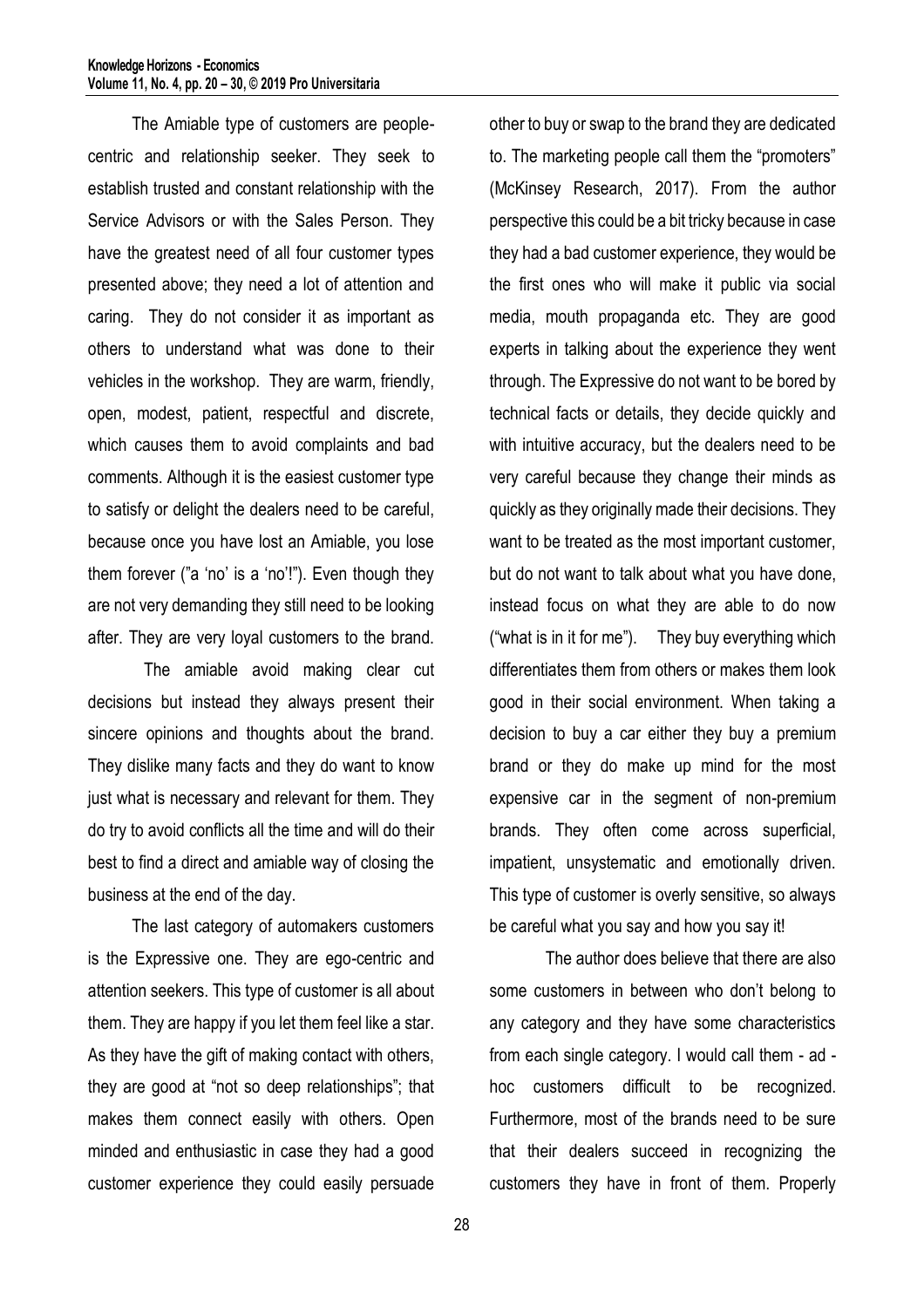reacting to the different Customer Types is crucial. Successfully doing that is important to know what the different types expect from the brand during the first contact. This allows the dealers and then to the car manufacture to listen actively and finally to figure out what type of customer he /she might be.

#### **5. CONCLUSIONS**

If the IT industry needs to develop more and more update software, people would think that the automotive manufactures must launch more sophisticated cars, facelift of different models etc. But basically in order to keep the pace with currently change the automakers just need to focus on one thing called "CUSTOMER". There is an urgent demand to centralize both sales and aftersales area and to be sure that they align toward the same aim in working together as a team to promote the best customer experience ever. Most of the time sales and aftersales department don't work together but there is no way of succeeding in having happy or delight customers if not involving all parties. Due to the fact that in the past the customer did not have so much access to information as nowadays there was a bit of less focus on satisfying the customer. Nowadays there is no difference what type of car they drive all customers became more demanding and asking for more attention. The competition is high and they know this that's why they can afford to come to a dealership and then leave very quickly if the experience they go through does not reach their expectations.

It took a while until the car manufactures understood that it is not enough to provide a good service, that it is not enough to offer a coffee to the customer but to move beyond the so called standard things perceived by the customer. There is a need to develop programs and to implement systems that help people working in the dealerships first to recognize the type of the customer they deal with and then to be able to provide him the service expected. It might sounds very complicated and theoretically but this is quite simple happy, satisfied and qualified staff will be always able to provide a new customer experience. A change in the customer journey is a long process that takes time and energy and all OEMs are aware of the ongoing trip. But finally the brand knows that the key element for an excellent customer experience is the emotional side and not so much the practicable one.

The main key for a future customer orientated brand are the following: commitment to provide an excellent service, focus on the employee, detailed strategies for each customer segment and a better understanding of the economic benefits in the customer journey.

### **REFERENCES**

- Avram Costin Daniel (2017), *Some Considerations on The Role of Financial Communication Within Corporate Governance*, Seria Stiinte Economice, ISSN: 1582-9383, Vol. 17, Issue 1, Analele University Ovidius
- Avram Alexandru., Avram Costin Daniel., Avram Veronel (2014), *Research and development expenditures between discretionary costs and source for economic*